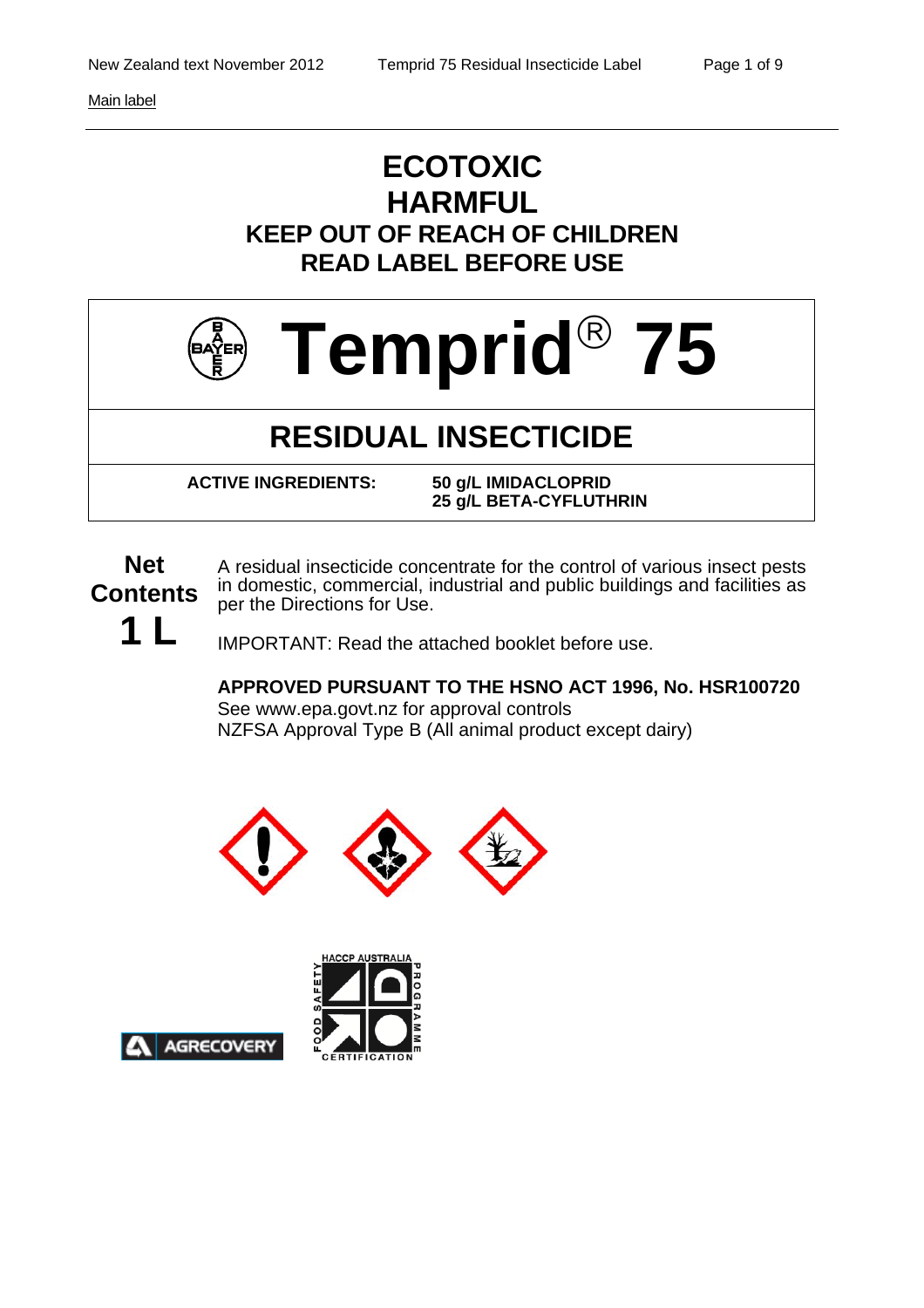Booklet front page

#### **ECOTOXIC HARMFUL READ LABEL BEFORE USE KEEP OUT OF REACH OF CHILDREN**

### **TEMPRID® 75 RESIDUAL INSECTICIDE**

**HSNO CLASSIFICATIONS: 6.1D (All), 6.1D (O), 6.1D (I), 6.3B, 6.5B, 6.8C, 6.9B (All), 6.9B (I), 6.9B (O), 9.1A (All), 9.1A (M), 9.2B, 9.3B, 9.4A.**

#### **WARNING:**

Harmful if swallowed or inhaled. Causes mild skin irritation. May cause an allergic skin reaction. Contact with facial skin may cause temporary facial numbness. May cause harm to breastfed children. May cause damage to organs through prolonged or repeated exposure. Very toxic to aquatic life with long lasting effects. Toxic to the soil environment. Toxic to terrestrial vertebrates. Very toxic to terrestrial invertebrates.

#### **APPROVED HANDLER:**

This product must be under the control of an approved handler when:

- **a)** applied in a wide dispersive manner; or
- **b)** used by a commercial contractor.

#### **SAFETY DIRECTIONS:**

Avoid contact with skin and eyes. When preparing product for use and using the prepared spray, wear cotton overalls over normal clothing buttoned to the neck and wrist and elbow length chemical-resistant gloves. DO NOT eat, drink or smoke when using this product. DO NOT breathe spray. Use only outdoors or in a well-ventilated area. Avoid contact during pregnancy / while nursing. Wash exposed parts of body thoroughly after handling. Contaminated work clothing should not be allowed out of the work place. Wash contaminated clothing before reuse.

**RE-ENTRY:** DO NOT enter treated areas until the spray has dried.

#### **STORAGE AND DISPOSAL:**

Store in tightly closed, original container in a safe, well ventilated area, as cool as possible away from foodstuffs. DO NOT store for prolonged periods in direct sunlight. When stored appropriately this product should show no significant degradation for 2 years from the date of manufacture. Contact your supplier for further information about the use of product which is older than this.

Dispose of this product only by using according to the label, or at an approved landfill, or other approved facility. Triple rinse the empty container, adding rinsings to the spray tank. Send plastic container to an Agrecovery recycling depot if circumstances allow. Otherwise bury in a suitable landfill, or if appropriate, recycle.

#### **ENVIRONMENTAL PROTECTION:**

Collect spillage. DO NOT apply onto or into water. This product is toxic to bees and must not be applied to areas that are likely to be visited by bees, or areas containing plants that are in flower, are likely to flower, or are likely to be visited by bees.

#### **FIRST AID:**

Call the National Poisons Centre 0800 POISON (0800 764766) or a doctor if poisoning occurs or if you feel unwell. Refer to the booklet for additional information.

For 24 hour specialist advice in an emergency only phone 0800 734 607.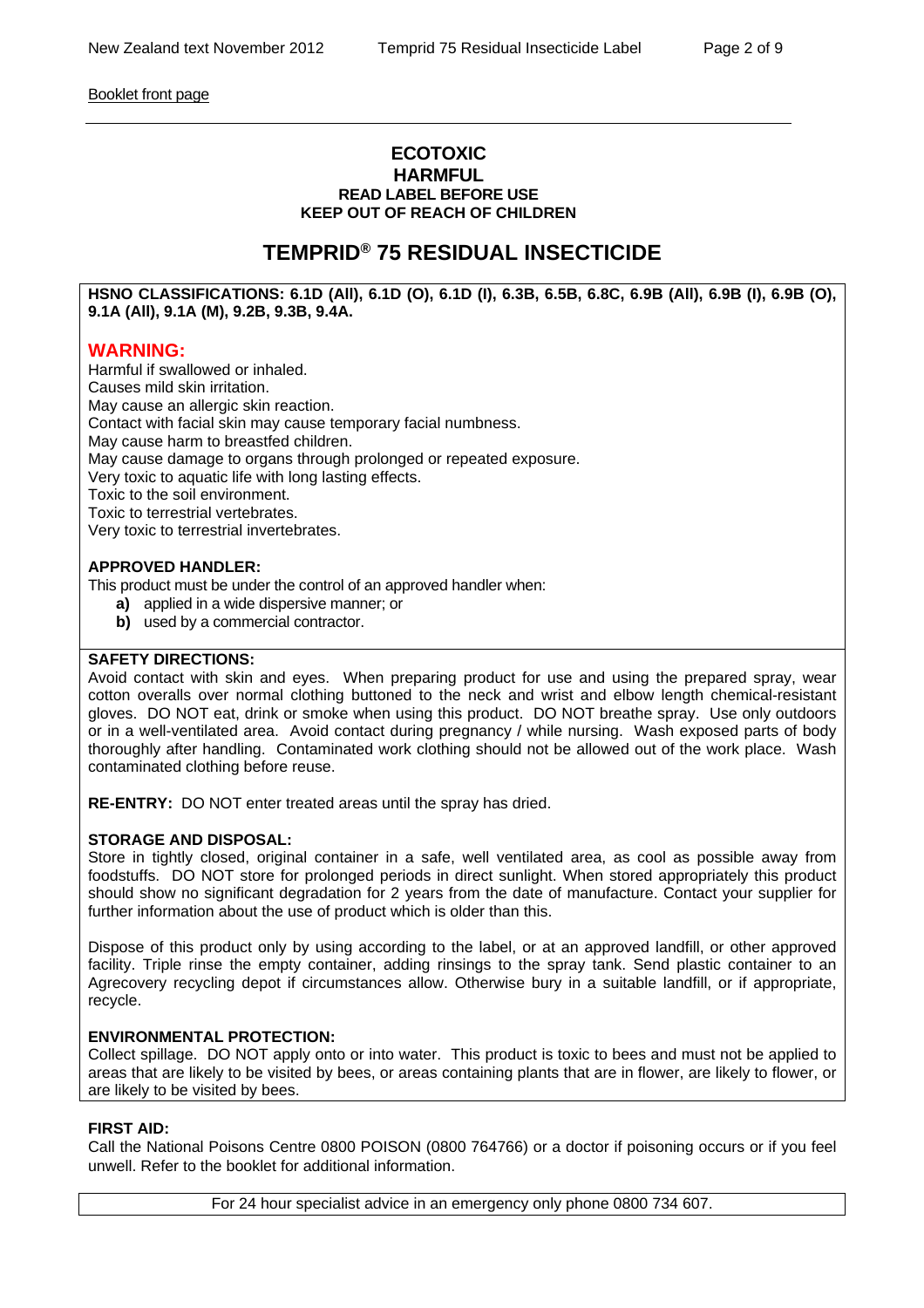#### **IMPORTANT: READ THIS BOOKLET BEFORE USE.**

**APPROVED PURSUANT TO THE HSNO ACT 1996, No. HSR100720** 

See www.epa.govt.nz for approval controls.

Temprid $^{\circledR}$  is a Registered Trademark of the Bayer Group.

Registered to: Bayer CropScience Pty. Ltd. A.B.N. 87 000 226 022 391-393 Tooronga Rd East Hawthorn, Vic. 3123 Telephone: +61 3 9248 6888 www.bayeres.com.au



Distributed by: Garrards (NZ) Ltd. Unit 4/27B Cain Road, Penrose, New Zealand Phone (09) 526 5232 www.garrards.com.au

Batch Number: DOM: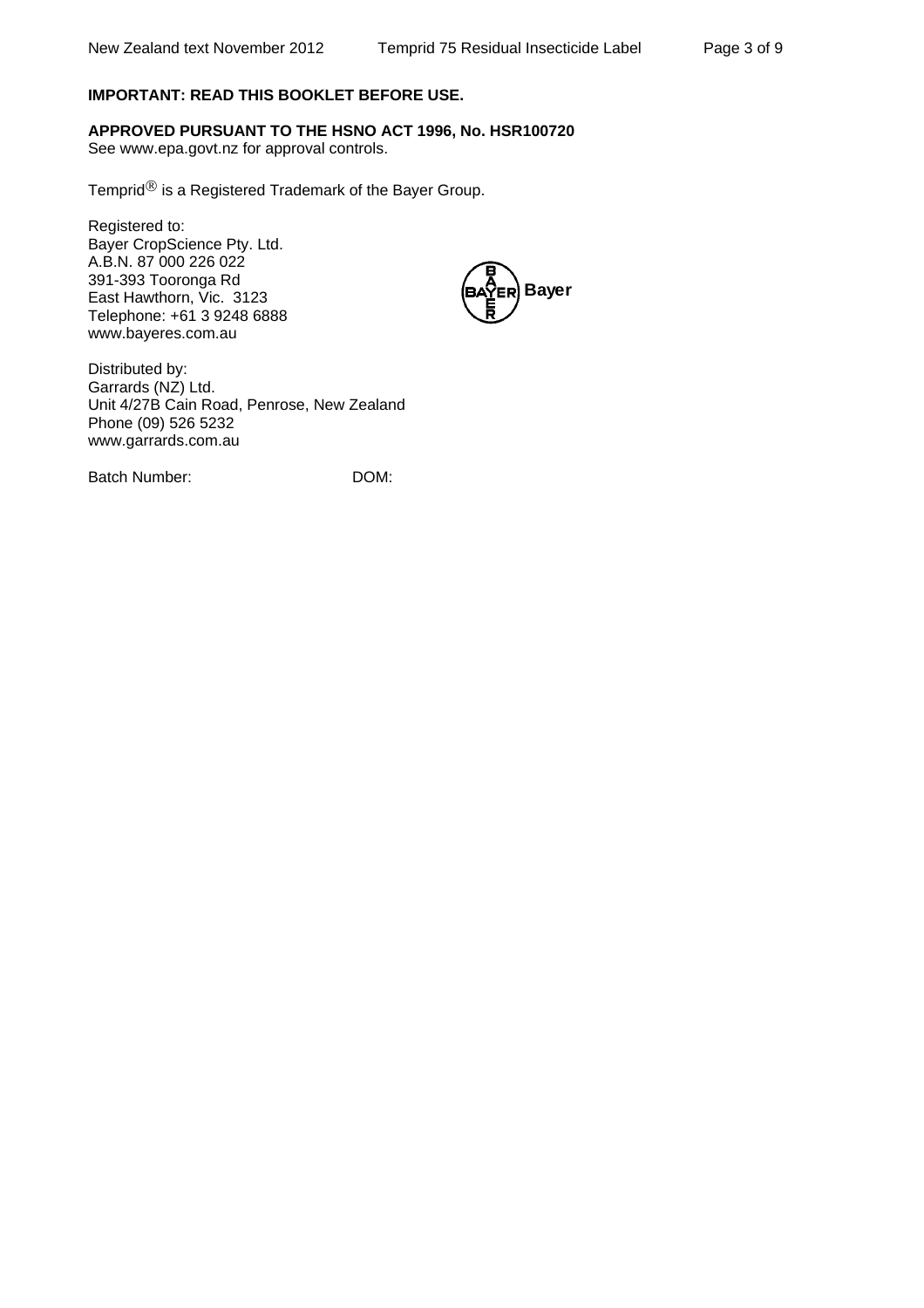#### Booklet inside

#### **HSNO CLASSIFICATIONS: 6.1D, 6.3B, 6.5B, 6.8C, 6.9B, 9.1A, 9.2B, 9.3B, 9.4A.**

#### **WARNING:**

Harmful if swallowed or inhaled. Causes mild skin irritation. May cause an allergic skin reaction. Contact with facial skin may cause temporary facial numbness. May cause harm to breastfed children. May cause damage to organs through prolonged or repeated exposure. Very toxic to aquatic life with long lasting effects. Toxic to the soil environment. Toxic to terrestrial vertebrates. Very toxic to terrestrial invertebrates.

#### **APPROVED HANDLER:**

This product must be under the control of an approved handler when:

- **a)** applied in a wide dispersive manner; or
- **b)** used by a commercial contractor.

#### **SAFETY DIRECTIONS:**

Avoid contact with skin and eyes. When preparing product for use and using the prepared spray, wear cotton overalls over normal clothing buttoned to the neck and wrist and elbow length chemical-resistant gloves. DO NOT eat, drink or smoke when using this product. DO NOT breathe spray. Use only outdoors or in a well-ventilated area. Avoid contact during pregnancy / while nursing. Wash exposed parts of body thoroughly after handling. Contaminated work clothing should not be allowed out of the work place. Wash contaminated clothing before reuse.

**RE-ENTRY:** DO NOT enter treated areas until the spray has dried.

#### **STORAGE AND DISPOSAL:**

Store in tightly closed, original container in a safe, well ventilated area, as cool as possible away from foodstuffs. DO NOT store for prolonged periods in direct sunlight. When stored appropriately this product should show no significant degradation for 2 years from the date of manufacture. Contact your supplier for further information about the use of product which is older than this.

Dispose of this product only by using according to the label, or at an approved landfill, or other approved facility. Triple rinse the empty container, adding rinsings to the spray tank. Send plastic container to an Agrecovery recycling depot if circumstances allow. Otherwise bury in a suitable landfill, or if appropriate, recycle.

#### **ENVIRONMENTAL PROTECTION:**

Collect spillage. DO NOT apply onto or into water. This product is toxic to bees and must not be applied to areas that are likely to be visited by bees, or areas containing plants that are in flower, are likely to flower, or are likely to be visited by bees.

#### **FIRST AID:**

If exposed or concerned or if you feel unwell, call the National Poisons Centre 0800 POISON (0800 764 766) or doctor to get medical advice. If medical advice is needed, have product container or label at hand. IF SWALLOWED, call a POISON CENTRE or doctor if you feel unwell. Rinse mouth. IF INHALED, remove to fresh air and keep at rest in a position comfortable for breathing. IF ON SKIN, wash with plenty of soap and water. If skin irritation or rash occurs, get medical advice. Wash contaminated clothing before reuse.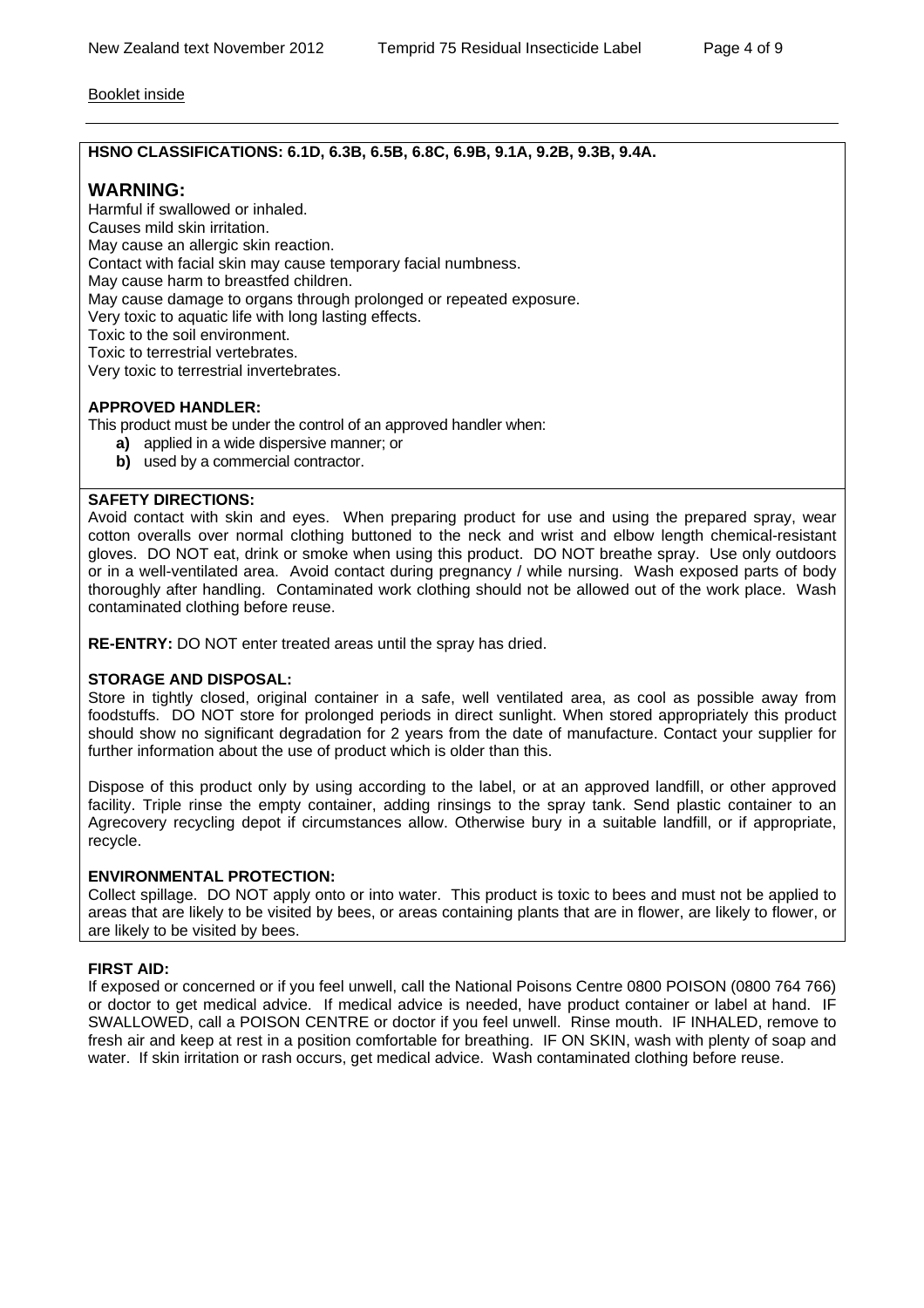#### **It is an offence to use this product on animals.**

#### **DIRECTIONS FOR USE**

**RESTRAINT:** DO NOT apply spray treatment outdoors if heavy rains are expected to occur within 48 hours of application, or if area is about to be irrigated.

| <b>SITUATION</b>                      | <b>PEST</b> | <b>RATE</b>                   | <b>CRITICAL COMMENTS</b>                                                                        |
|---------------------------------------|-------------|-------------------------------|-------------------------------------------------------------------------------------------------|
| Domestic,                             |             | 10 ml / L water               | <b>Best-Practice Recommendation:</b>                                                            |
| commercial,                           |             |                               | Estimate area of surface which needs to be                                                      |
| industrial and                        |             | Rate per 100                  | treated.                                                                                        |
| public buildings                      |             | $m^2$ :                       | Calibrate spray equipment to identify volume of<br>$\bullet$                                    |
| and facilities                        |             | Non-porous                    | spray necessary to achieve coverage of target                                                   |
| (including but not<br>limited to food |             | surfaces<br>50 ml / 5 L water | area.                                                                                           |
| processing                            |             | $/100$ m <sup>2</sup> surface | Measure out required volume of Temprid <sup>®</sup> 75<br>$\bullet$                             |
| establishments,                       |             |                               | Residual Insecticide and mix according to                                                       |
| shops, factories,                     |             | Porous surfaces               | General Instructions below.                                                                     |
| farm buildings,                       |             | or through use of             | When applying this product, DO NOT exceed the<br>$\bullet$<br>point of run-off.                 |
| ships, trains,                        |             | power equipment               | When applying this product to non-porous<br>$\bullet$                                           |
| aeroplanes,                           |             | 50 ml / 10 L                  | surfaces, apply as a coarse spray.                                                              |
| offices, schools,                     | Ants        | water / 100 $m2$              | <b>DIRECT NEST TREATMENT:</b>                                                                   |
| storerooms,                           |             | surface                       | Where possible locate the nest and spray directly                                               |
| hospitals,                            |             |                               | into nest entrances. Penetration of insecticide can be                                          |
| barracks, private<br>houses and       |             |                               | assisted by pre-wetting sandy and porous soils with                                             |
| external areas                        |             |                               | water. A thorough soaking treatment with insecticide                                            |
| associated with                       |             |                               | mixture is required to destroy the nest.                                                        |
| such                                  |             |                               |                                                                                                 |
| establishments)                       |             |                               | <b>TREATMENT WHEN NESTS CANNOT BE</b><br><b>LOCATED:</b>                                        |
|                                       |             |                               | Apply to all ant trails and areas where ants are                                                |
|                                       |             |                               | foraging. Search for ants underneath materials (e.g.                                            |
|                                       |             |                               | rocks, timber) and apply to these areas.                                                        |
|                                       |             |                               | Where indoor infestation has been identified it is                                              |
|                                       |             |                               | recommended that an external perimeter treatment                                                |
|                                       |             |                               | be installed (refer below) and that indoor areas are                                            |
|                                       |             |                               | treated with a suitably registered bait product such                                            |
|                                       |             |                               | as one from the Maxforce <sup>®</sup> ant bait range.                                           |
|                                       |             |                               | <b>EXTERNAL PERIMETER TREATMENTS:</b>                                                           |
|                                       |             |                               | Apply to all potential entrance points of the structure                                         |
|                                       |             |                               | (e.g. cracks and crevices in brickwork and gaps in                                              |
|                                       |             |                               | timber weatherboards).                                                                          |
|                                       |             |                               | Treat the outside of the structure; walls and around                                            |
|                                       |             |                               | doors, windows and other areas where ants are                                                   |
|                                       |             |                               | active or may enter or hide.                                                                    |
|                                       |             |                               | Ensure application in wall voids or other enclosed                                              |
|                                       |             |                               | cavities is made with spray nozzle adjusted to                                                  |
|                                       |             |                               | produce a fine mist in order to avoid run-off.<br>Treat the soil, turf or other ground covering |
|                                       |             |                               | adjacent to the structure (in a band up to 3 metres                                             |
|                                       |             |                               | wide) where ants are seen, have been found, or                                                  |
|                                       |             |                               | can find shelter.                                                                               |
|                                       |             |                               |                                                                                                 |
|                                       |             |                               | <b>TREATMENT OF FOOD SOURCES:</b><br>Certain species of ants are commonly found on              |
|                                       |             |                               | plants, tending honey-dew producing insects such as                                             |
|                                       |             |                               | aphids and mealybugs. Controlling these insects will                                            |
|                                       |             |                               | assist in ant management programs. Apply                                                        |
|                                       |             |                               | Temprid® 75 Residual Insecticide to tree trunks,                                                |
|                                       |             |                               | flowers, shrubs, or ornamental plant beds adjacent to                                           |
|                                       |             |                               | the structure where ants may find food or forage.                                               |
|                                       |             |                               | DO NOT apply to edible plants and plants likely to be                                           |
|                                       |             |                               | visited by bees.                                                                                |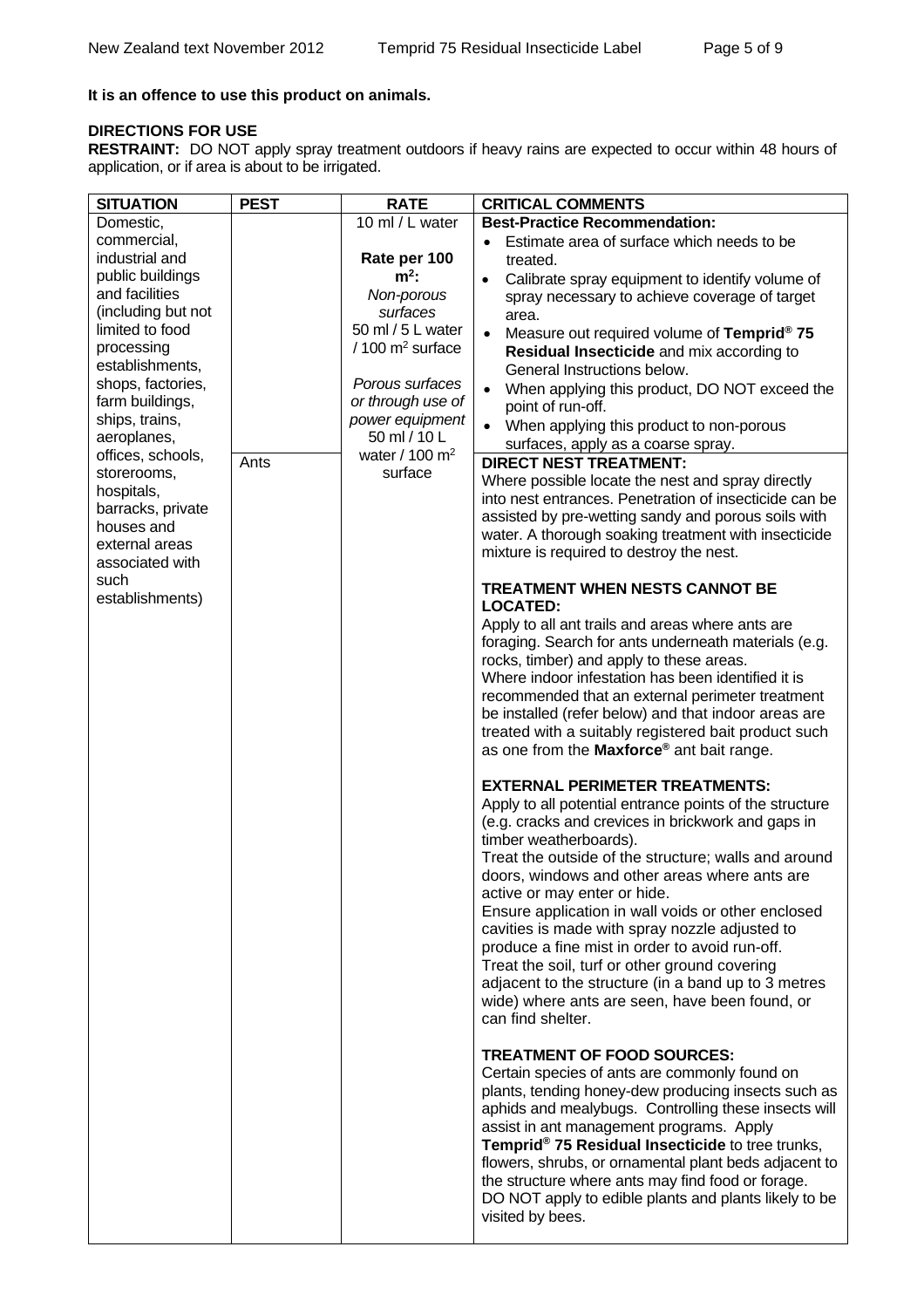| <b>SITUATION</b>    | <b>PEST</b>     | <b>RATE</b>                   | <b>CRITICAL COMMENTS</b>                                |
|---------------------|-----------------|-------------------------------|---------------------------------------------------------|
| Domestic,           | Cockroaches     | $10$ ml / L water             | Conduct a thorough inspection and apply to known        |
| commercial,         |                 |                               | and potential cockroach harbourages. A barrier          |
| industrial and      |                 | Rate per 100                  | application around areas where cockroach                |
| public buildings    |                 | $m^2$ :                       | infestations may be originating is also suggested.      |
| and facilities      |                 | Non-porous                    | NOTE: The use of an insect growth regulator (such       |
| (including but not  |                 | surfaces                      | as Starycide <sup>®</sup> Insect Growth Regulator) is   |
| limited to food     |                 | 50 ml / 5 L water             | considered a useful supplementary treatment for         |
| processing          |                 | $/100$ m <sup>2</sup> surface | cockroach control when cockroach infestation is         |
| establishments,     |                 |                               | severe.                                                 |
| shops, factories,   |                 | Porous surfaces               | Repeat application as required. Where application of    |
| farm buildings,     |                 | or through use of             | a spray is not suitable it is recommended that a        |
| ships, trains,      |                 | power equipment               | suitably registered gel such as one from the            |
| aeroplanes,         |                 | 50 ml / 10 L                  | Maxforce <sup>®</sup> Gel range be applied as per the   |
| offices, schools,   |                 | water / 100 $m2$              | registered label on that product.                       |
| storerooms,         | <b>Crickets</b> | surface                       | Spray infested areas. In addition a barrier treatment   |
| hospitals,          |                 |                               | can be sprayed across areas where these pests           |
| barracks, private   |                 |                               | enter buildings.                                        |
| houses and          | Mosquitoes      |                               | Spray surfaces where flies and mosquitoes are           |
| external areas      | and flies       |                               | known to come to rest.                                  |
| associated with     |                 |                               | Flies: include external surfaces that are exposed to    |
| such                |                 |                               | the morning sun.                                        |
| establishments)     |                 |                               | Mosquitoes: spray walls, awnings, fences and            |
|                     |                 |                               | vegetated areas in proximity to buildings. DO NOT       |
|                     |                 |                               | apply to edible plants.                                 |
|                     |                 |                               | Note: The perception of the level of control of flying  |
|                     |                 |                               | insects achieved within any given area treated with a   |
|                     |                 |                               | residual surface spray will be affected by the extent   |
|                     |                 |                               | of in-migration of individuals from external            |
|                     |                 |                               | (untreated) areas. A residual surface spray will only   |
|                     |                 |                               | control those insects that alight on the treated        |
|                     |                 |                               | surfaces and therefore complete elimination of flying   |
|                     |                 |                               | insects from the treated area should not necessarily    |
|                     |                 |                               | always be expected.                                     |
|                     | Millipedes      |                               | Apply as a coarse spray. Recommended for use on         |
|                     |                 |                               | non-porous surfaces only.                               |
|                     | Paper wasp      |                               | Apply diluted spray to the point of run off directly to |
|                     | nests           |                               | the papernest ensuring throrough and even               |
|                     |                 |                               | coverage. When all adult wasps have been knocked        |
|                     |                 |                               | down, the nest may be safely removed from the           |
|                     |                 |                               | structure.                                              |
|                     | <b>Spiders</b>  |                               | Apply to areas where spiders are known to occur,        |
|                     |                 |                               | their webbing and areas where spiders may hide. It      |
|                     |                 |                               | is recommended that any webbing is left in place for    |
|                     |                 |                               | a few days after application to optimise efficacy.      |
| Domestic,           | <b>Bedbugs</b>  |                               | Professional Pest Managers undertaking a bedbug         |
| commercial,         |                 |                               | treatment are expected to be familiar with the          |
| industrial and      |                 |                               | AEPMA Code of Practice (CoP) for the Control of         |
| public buildings    |                 |                               | Bedbug Infestations in Australia and take into          |
| and facilities      |                 |                               | account the recommendations included within this        |
| (including but not  |                 |                               | document in relation to bedbug management.              |
| limited to hotels   |                 |                               | Prior to treatment, a thorough inspection of all        |
| and backpacker      |                 |                               | infested and potentially infested areas should be       |
| accomodation,       |                 |                               | carried out.                                            |
| private dwellings,  |                 |                               | Treatment should be directed to all areas of            |
| barracks,           |                 |                               | infestation (e.g. the bed-frame and walls, cracks,      |
| hospitals, ships,   |                 |                               | crevices and skirting boards in the vicinity of the     |
| trains, aeroplanes, |                 |                               | bed). Consideration should also be given to             |
| offices, schools)   |                 |                               | appropriate non-chemical methods of control in          |
|                     |                 |                               | areas where insecticide application is not possible.    |
|                     |                 |                               | Control of pyrethroid-resistant strains of bed bug is   |
|                     |                 |                               | dependent on direct spray application rather than       |
|                     |                 |                               | residual activity. Re-inspection is essential (in       |
|                     |                 |                               | accordance with the recommendations of the CoP).        |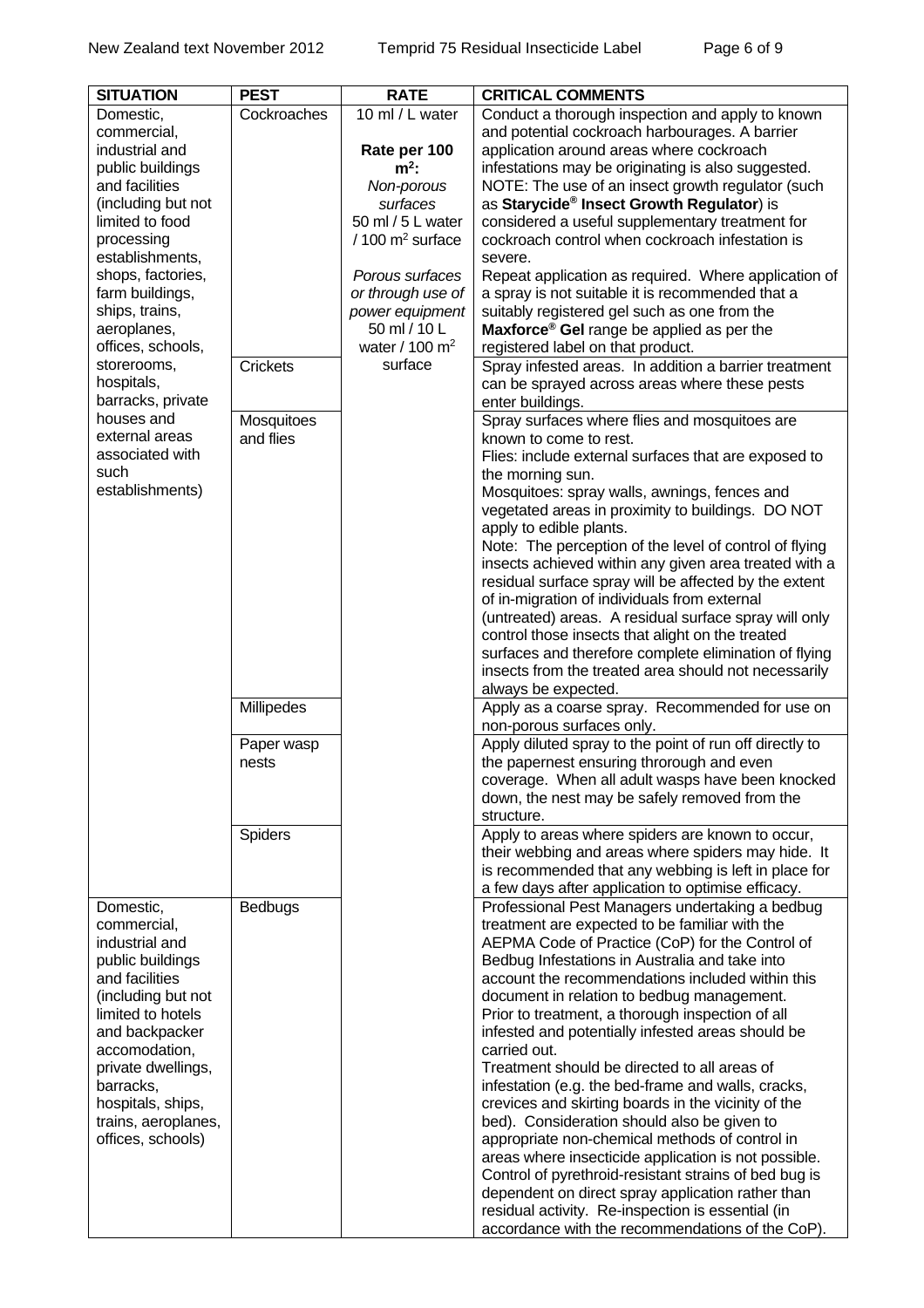| <b>SITUATION</b>                   | <b>PEST</b>     | <b>RATE</b>                      | <b>CRITICAL COMMENTS</b>                                                                                 |
|------------------------------------|-----------------|----------------------------------|----------------------------------------------------------------------------------------------------------|
| Internal areas and                 | Fleas           | $\overline{10}$ ml / L water     | Clean and vacuum infested areas and dispose of                                                           |
| surrounds of                       |                 |                                  | dust collected in the garbage in a sealed plastic bag.                                                   |
| domestic,                          |                 | Rate per 100                     | Lightly spray infested areas concentrating on areas                                                      |
| commercial,<br>industrial and      |                 | $m^2$ :                          | under furniture etc.                                                                                     |
| public buildings                   |                 | Non-porous<br>surfaces           | NOTE: The use of an insect growth regulator (such<br>as Starycide® Insect Growth Regulator) is           |
| and facilities                     |                 | 50 ml / 5 L water                | considered a useful supplementary treatment for flea                                                     |
|                                    |                 | $/100$ m <sup>2</sup> surface    | control).                                                                                                |
|                                    |                 |                                  | Treat pets with a suitably registered flea control                                                       |
|                                    |                 | Porous surfaces                  | product.                                                                                                 |
|                                    |                 | or through use of                | See also the note on application to carpets                                                              |
|                                    |                 | power equipment                  | below.                                                                                                   |
|                                    | Carpet          | 50 ml / 10 L<br>water / 100 $m2$ | Apply to infested carpets particularly in areas of little                                                |
|                                    | beetles         | surface                          | or no traffic and underneath windows where adult<br>beetles may be entering the building.                |
|                                    |                 |                                  | See also the note on application to carpets                                                              |
|                                    |                 |                                  | below.                                                                                                   |
|                                    | <b>Clothes</b>  |                                  | Spray surfaces in areas where clothes are stored.                                                        |
|                                    | moths           |                                  | DO NOT spray the clothes themselves.                                                                     |
|                                    | Silver fish     |                                  | Direct spray to areas of potential and existing                                                          |
|                                    |                 |                                  | infestations e.g., under skirting boards and furniture                                                   |
|                                    |                 |                                  | where dark conditions may favour silverfish                                                              |
|                                    |                 |                                  | populations.                                                                                             |
|                                    |                 |                                  | If spraying inside cupboards or storage areas                                                            |
|                                    |                 |                                  | remove clothing and utensils etc. before spraying.<br>NOTE: The use of an insect growth regulator such   |
|                                    |                 |                                  | as Starycide® Insect Growth Regulator is                                                                 |
|                                    |                 |                                  | recommended as a supplementary treatment for                                                             |
|                                    |                 |                                  | silverfish control.                                                                                      |
|                                    | Skin and hide   |                                  | Apply as a coarse spray paying particular attention to                                                   |
|                                    | beetles         |                                  | the flesh side of the hides.                                                                             |
|                                    | <b>Stored</b>   |                                  | The use of this product in the control of stored                                                         |
|                                    | product pests   |                                  | product pests should be considered part of an                                                            |
|                                    |                 |                                  | integrated strategy to prevent development of insect<br>populations. Best results will be obtained where |
|                                    |                 |                                  | good hygiene is maintained. Infested areas should                                                        |
|                                    |                 |                                  | be cleaned prior to application and regularly cleaned                                                    |
|                                    |                 |                                  | thereafter to reduce food sources for pests. When                                                        |
|                                    |                 |                                  | treating for beetle pests pay special attention to                                                       |
|                                    |                 |                                  | sheltered areas such as cracks and crevices, under                                                       |
|                                    |                 |                                  | furnitre and equipment, floors, walls and shelves.                                                       |
|                                    |                 |                                  | Adult moths can be controlled by applying this                                                           |
|                                    |                 |                                  | product to walls and surfaces where the flying adult<br>moths come to rest. DO NOT apply this product to |
|                                    |                 |                                  | food or onto food preparation areas.                                                                     |
| <b>External areas</b>              | Paralysis tick  |                                  | Apply to outside surfaces of buildings and surrounds                                                     |
| and surrounds of                   | ( <i>lxodes</i> |                                  | including but not limited to foundations, soil, turf,                                                    |
| domestic,                          | holocyclus)     |                                  | trunks of woody ornamentals and other areas where                                                        |
| commercial and                     | and other tick  |                                  | ticks congregate or have been seen.                                                                      |
| public buildings                   | spp.            |                                  | This treatment is intended to control ticks which are                                                    |
| and structures,                    |                 |                                  | present at the time of application. Repeat application                                                   |
| untended verges,                   |                 |                                  | may be required during times of high tick activity.                                                      |
| surrounds of                       |                 |                                  | When used in domestic garden situations where<br>domestic pets are present it is recommended that the    |
| sporting venues<br>etc. (and other |                 |                                  | animals also be treated with an appropriately                                                            |
| areas where ticks                  |                 |                                  | registered ectoparasiticide.                                                                             |
| are found)                         |                 |                                  |                                                                                                          |

**NOT TO BE USED FOR ANY PURPOSE, OR IN ANY MANNER, CONTRARY TO THIS LABEL UNLESS AUTHORISED UNDER APPROPRIATE LEGISLATION.**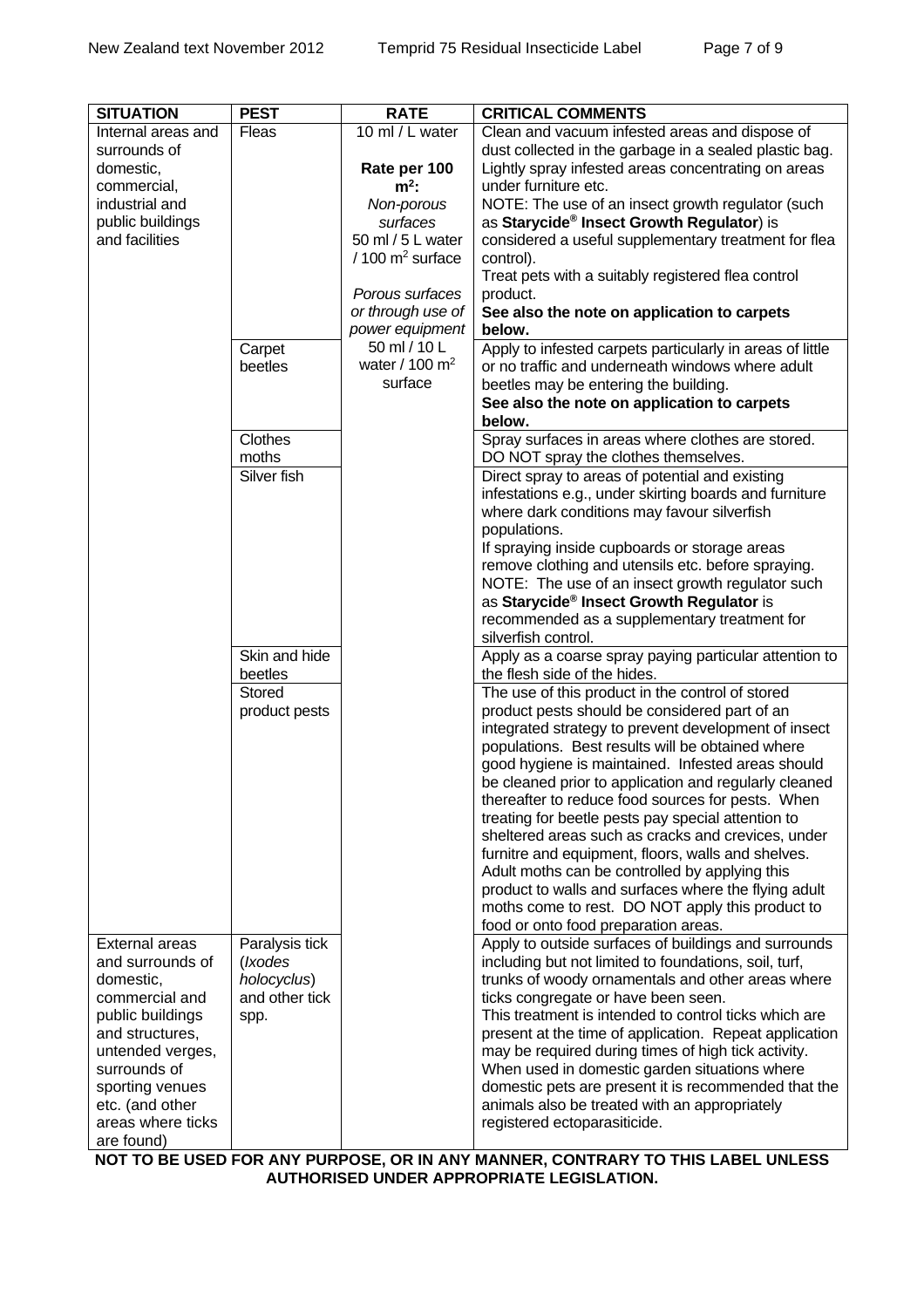#### **GENERAL INSTRUCTIONS**

**Mixing**:

Add the required quantity of **Temprid® 75 Residual Insecticide** to water while stirring.

#### **Application:**

DO NOT spray the moving parts of any machinery, electric motors or switchgear with the water-based product.

#### **Compatibility:**

**Temprid® 75 Residual Insecticide** is compatible with **Starycide® Insect Growth Regulator**.

**INSECTICIDE RESISTANCE WARNING GROUP 3A 4A INSECTICIDE** 

For insecticide resistance management **Temprid® 75** is a Group 3A & 4A insecticide. Some naturally occurring insect biotypes resistant to **Temprid® 75** and other Group 3A and 4A insecticides may exist through normal genetic variability in any insect population. The resistant individuals can eventually dominate the insect population if **Temprid® 75** or other Group 3A and 4A insecticides are used repeatedly. The effectiveness of **Temprid® 75** on resistant individuals could be significantly reduced. Since occurrence of resistant individuals is difficult to detect prior to use, Bayer CropScience Pty. Ltd. accepts no liability for any losses that may result from failure of **Temprid® 75** to control resistant insects.

For further information on managing insecticide resistance contact your local supplier or Bayer Environmental Science representative.

#### **PRECAUTIONS**

For surface treatment only – DO NOT spray into the atmosphere using foggers or other devices designed to create an aerosol.

When using in animal houses DO NOT spray directly onto livestock, their food, water, litter, feed bins, or surfaces that are accessible to the stock.

Cover fish tanks before using.

DO NOT spray directly on humans, exposed food or food utensils or food preparation areas.

DO NOT spray clothing.

DO NOT apply to edible plants.

Avoid contact of spray with timber to which a stain is subsequently to be applied, unless the owner is notified that the timber will need additional preparation, consistent with that if water alone had contacted the timber. (Evidence of water contact on timber is sometimes only evident once the stain has been applied).

BEFORE USE - Remove or cover all exposed foodstuffs. Cover all dishes and utensils and surfaces where food is prepared.

AFTER USE - Thoroughly ventilate treated areas. Clean up thoroughly before processing/serving resumes.

#### **Note on application to carpets:**

Whilst carpets are regarded as porous surfaces, excessive liquid application may produce water-stains and therefore the non-porous surface rate should be adopted if possible. Hence for short pile carpet, the 5 L dilution rate (per 100 m<sup>2</sup>) should be sufficient. However, for long pile or shag carpet, the 10 L dilution rate (per 100 m<sup>2</sup>) may be required, to ensure effective penetration and application to all of the carpet-pile. Since carpets vary in their thickness, colour and material it is recommended that a small, inconspicuous area of carpet be sprayed and allowed to dry first to ensure that staining will not occur. Allow treated carpets to dry before resuming activity on them.

#### **RE-ENTRY**

DO NOT enter treated areas until the spray has dried.

#### **SAFETY DATA SHEET**

Additional information is listed in the Safety Data Sheet.